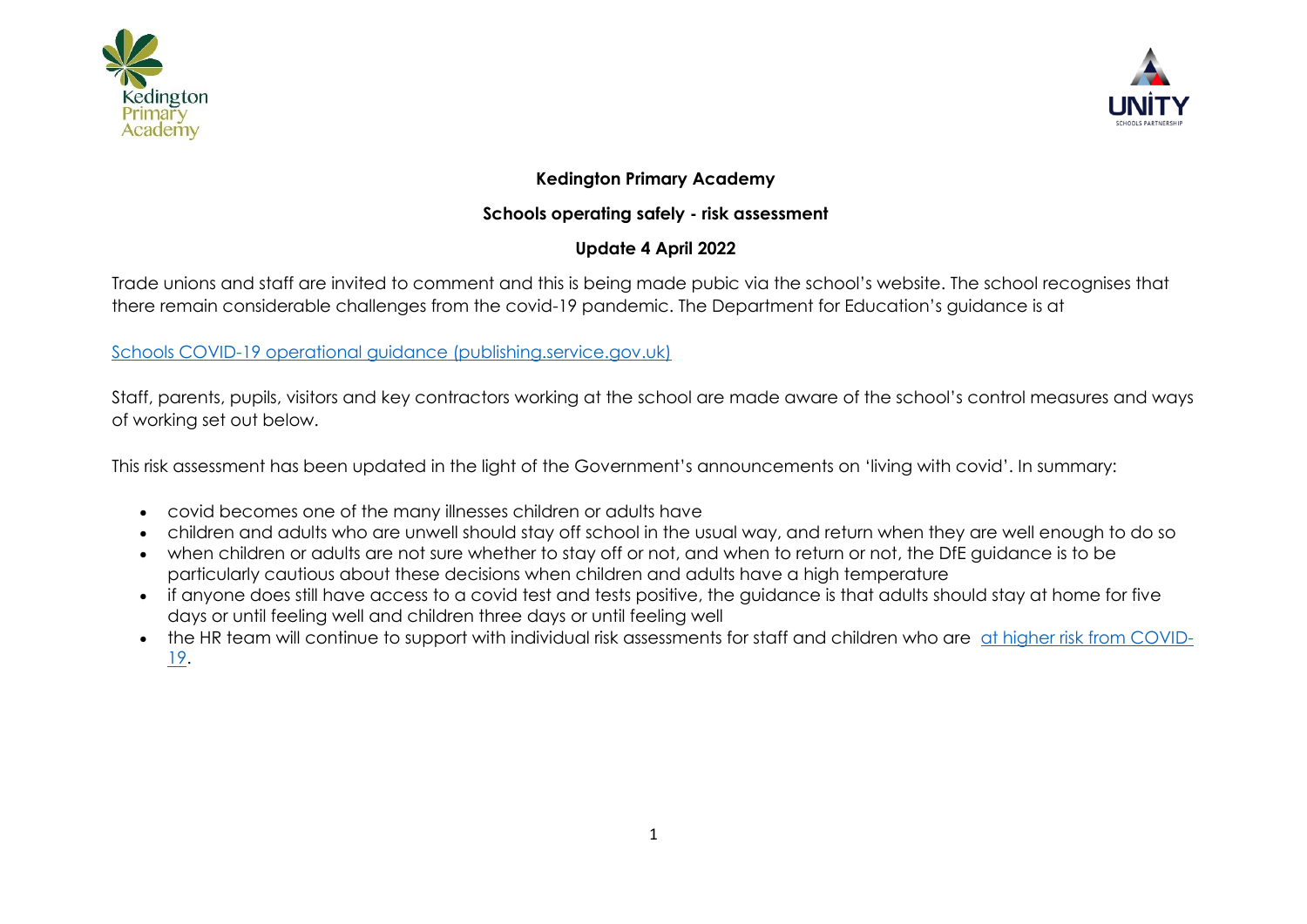### **Control measures**

In summary, the following actions continue to be advised:

- adults and children who have access to a covid test and test positive should stay at home and avoid contact with other people for five days and until feeling well and children for three days and until feeling well
- children and adults who are unwell should stay off school in the usual way, and return when they are well enough to do so
- when children or adults are not sure whether to stay off or not, and when to return or not, the DfE guidance is to be particularly cautious about these decisions when children and adults have a high temperature

The general measures to prevent covid being spread by:

- a) getting vaccinated
- b) letting fresh air in if meeting indoors, or meeting outside
- c) continuing to maximise ventilation in classrooms
- d) staying at home if you are unwell
- e) washing your hands and following advice to 'Catch it, Bin it, Kill it'
- We encourage all staff and eligible pupils to take up the offer of vaccinations we do not keep a record of those who have been vaccinated and do not discriminate on the basis of vaccine status. We appreciate that staff and pupils may require time off to attend vaccination appointments which will be authorised. We acknowledge that on occasion the vaccine can result in side effects which may trigger an absence for which allowances will be made.
- Public health advice will be sought if there are significant concerns about increases in positive cases or if a pupil, student, child or staff member is admitted to hospital with covid, and any recommended additional measures will be implemented.
- School attendance is mandatory for all pupils of compulsory school age and it is a priority to ensure that as many children as possible regularly attend school. Where a child is absent because of covid they are recorded as:
	- code X (not attending in circumstances related to covid-19)
	- code I (illness) where they are unable to attend because they have a confirmed case of covid-19

- for pupils abroad who are unable to return, code X is unlikely to apply - in some specific cases, code Y (unable to attend due to exceptional circumstances) will apply

• Travel and quarantine - Parents travelling abroad should avoid any travel that may be likely to involved reduced school attendance upon return. Staff travelling abroad during school holiday periods are required to be available for work at the start of the term.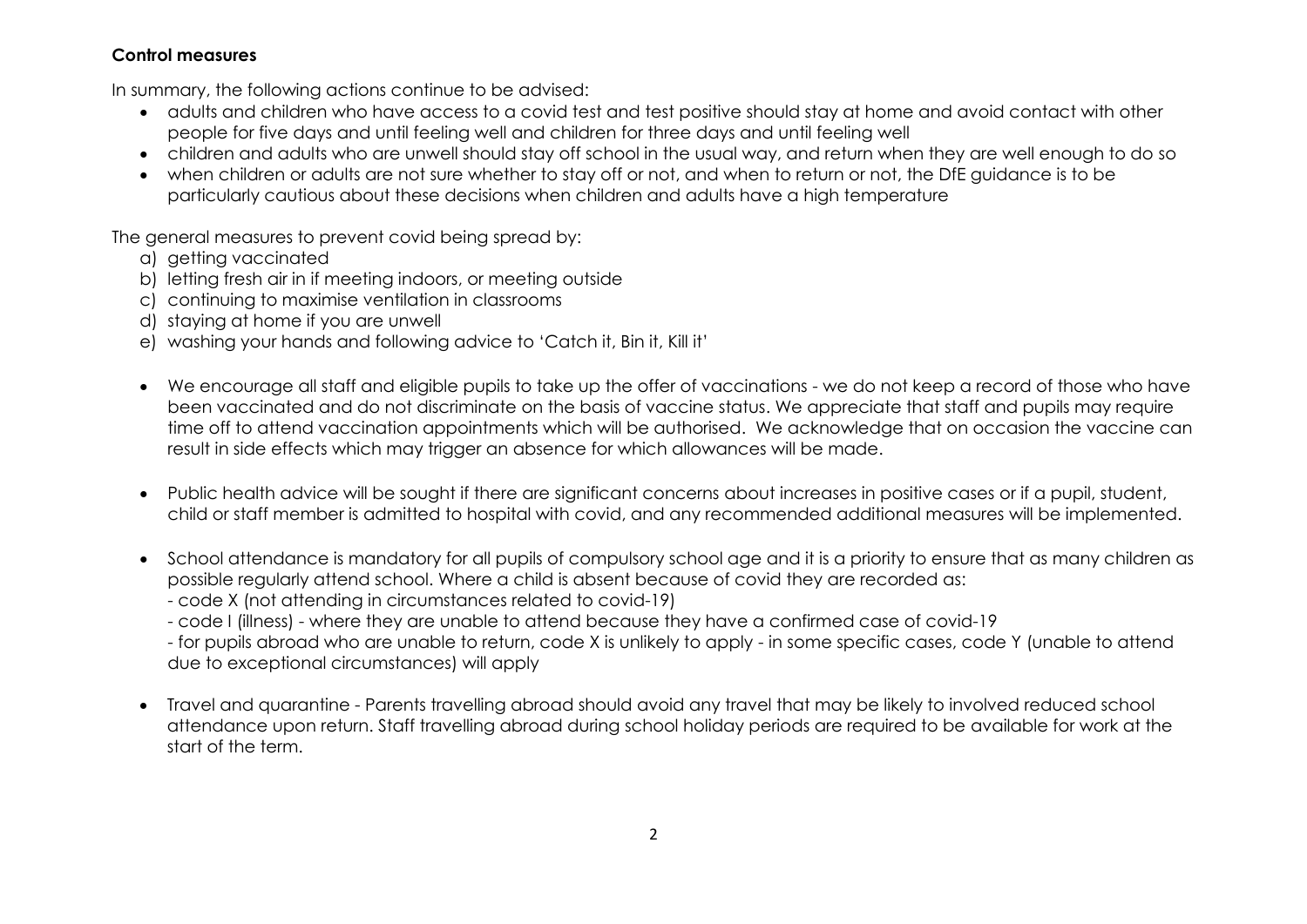• Remote education – the school is maintaining its capacity to deliver high-quality remote education in the event of school being disrupted; the school should consider providing remote education to pupils in circumstances when in-person attendance is either not possible or contrary to government guidance. Scenarios might include:

- occasions when school leaders decide that it is not possible for their setting to open safely, or that opening would contradict guidance from local or central government

- occasions when individual pupils, for a limited duration, are unable to physically attend their school but are able to continue learning, for example pupils with an infectious illness, eg with a positive covid test

- The HR team will assist with individual risk assessments for any staff with particular concerns
- A separate risk assessment will be carried out for each educational visit, extra-curricular provision, breakfast clubs and after school provision

#### **Outbreak management plan**

Attendance restrictions will only ever be considered as a last resort. Neither contacts or siblings of positive cases should under normal circumstances be asked to isolate.

Further precautionary measures will be considered where there is:

- a higher than previously experienced and/or rapidly increasing number of staff or student absences due to COVID-19 infection
- evidence of severe disease due to COVID-19, for example if a pupil, student, child or staff member is admitted to hospital due to COVID-19
- a cluster of cases where there are concerns about the health needs of vulnerable staff or students within the affected group

When these thresholds are reached, the school will review and reinforce the hygiene and ventilation measures already have in place

If local authorities or local public health judge that additional action should be taken, they may advise the school to take some or all of measures to limit:

- residential educational visits, open days, transition or taster days
- parental attendance in school
- live performances.

Face coverings in communal areas may temporarily, and exceptionally, be advised.